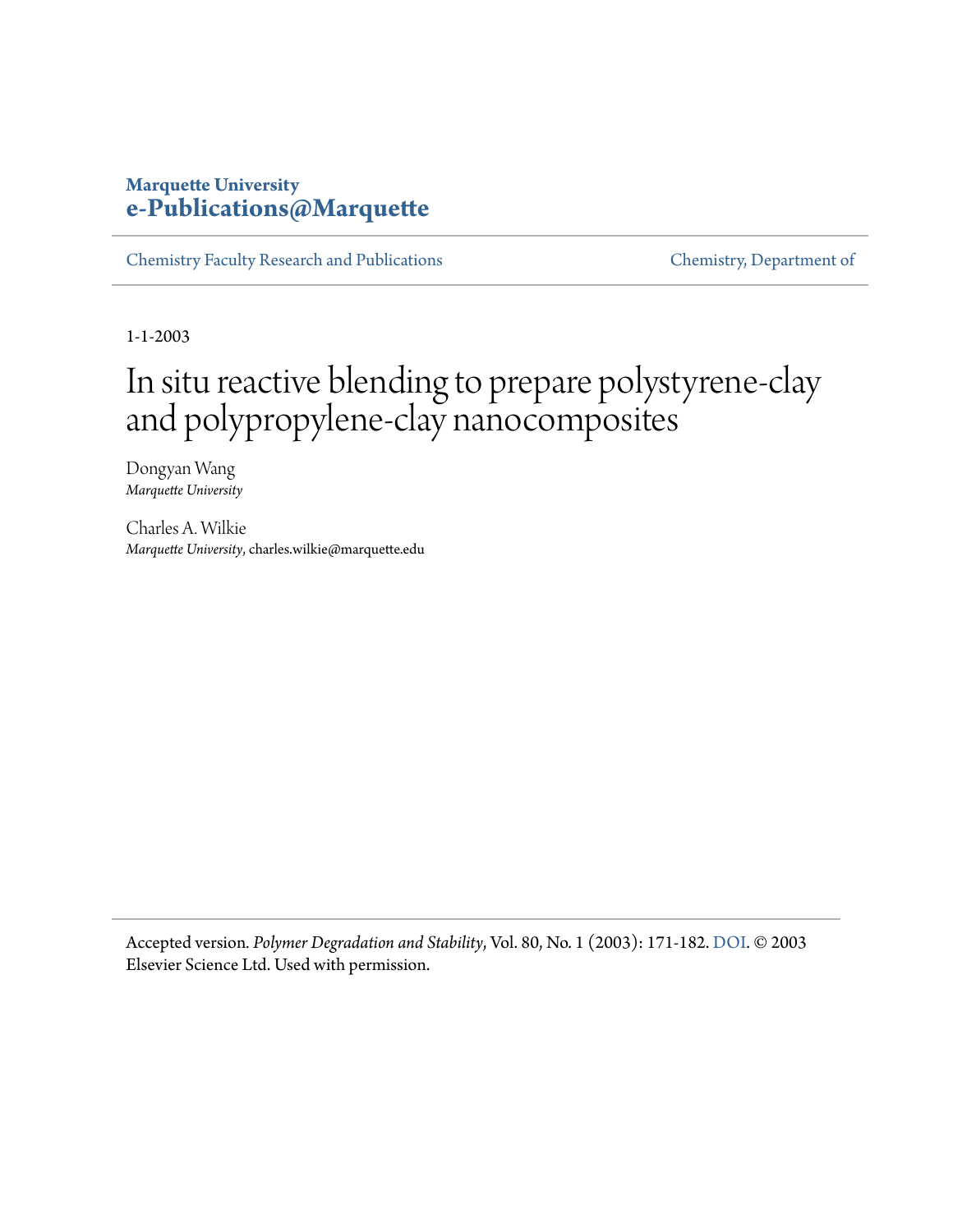**Marquette University**

## **e-Publications@Marquette**

## *Chemistry Faculty Research and Publications/College of Arts and Sciences*

*This paper is NOT THE PUBLISHED VERSION;* **but the author's final, peer-reviewed manuscript.** The published version may be accessed by following the link in th citation below.

*Polymer Degradation and Stability*, Vol. 80, No. 1 (2003): 171-182. [DOI.](https://doi.org/10.1016/S0141-3910(02)00399-3) This article is © Elsevier and permission has been granted for this version to appear in [e-Publications@Marquette.](http://epublications.marquette.edu/) Elsevier does not grant permission for this article to be further copied/distributed or hosted elsewhere without the express permission from Elsevier.

# In-situ Reactive Blending to Prepare polystyrene–clay and Polypropylene–clay **Nanocomposites**

Dongyan Wang Department of Chemistry, Marquette University, Milwaukee, WI Charles A. Wilkie Department of Chemistry, Marquette University, Milwaukee, WI

## Abstract

Nanocomposites of polystyrene and polypropylene with organically-modified clay may be prepared by melt blending in a Brabender mixer the clay and the polymer. The presence of maleic anhydride increases the likelihood of nanocomposite formation for polystyrene but is less important for polypropylene. The materials that result are immiscible materials, in that the clay is not uniformly distributed throughout the polymer matrix, but there is polymer inserted between the clay layers. The results from cone calorimetry suggest that nanocomposite formation has occurred, since there is a significant reduction in the peak heat release rate.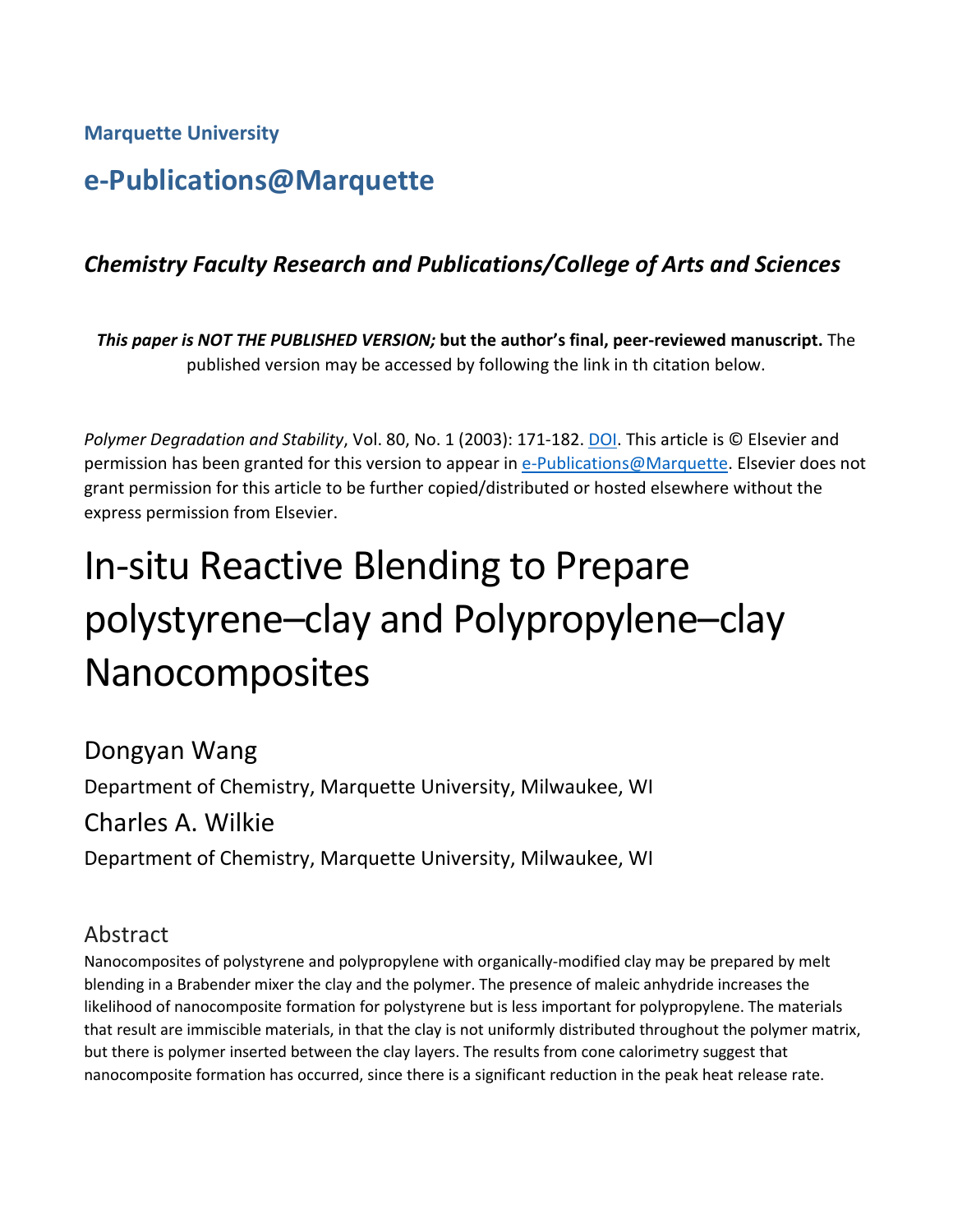## 1. Introduction

The study of polymer clay nanocomposites has been an active research field in polymer chemistry and material science for the past decade  $[1]$ ,  $[2]$ ,  $[3]$ . These materials are of interest because of the enhanced mechanical and thermal properties and the decrease in permeability. The combination of a nano-dimensional material with a polymer may yield either an immiscible material, in which the clay is acting as a filler and is not dispersed at the nanometer level, or a nanocomposite may be obtained. If the registry between the clay layers is maintained, the material is described as intercalated, while, if this registry is lost, the material is called exfoliated, also known as delaminated. Nanocomposites may be prepared either by polymerization or by a blending process. Bulk or in situ polymerization has also been used and frequently this offers better dispersion of the clay than can be obtained by a blending process, but there is a synthetic expense. The advantage of the polymerization process may be that the monomer is inserted into the gallery space of the clay where it undergoes polymerization, giving intercalated or exfoliated polymer clay nanocomposites. For a blending process, one must depend upon shear forces to drive the polymer between the clay layers and it is likely to be more difficult to insert polymer than monomer.

Clay contains layered silicate sheets, on which there resides a negative charge, and this is balanced by the charge on cations, typically sodium cations, within the gallery space; thus the gallery space is quite hydrophilic. Polymers and solvents which exhibits hydrophilic properties, such as poly(tetrahydrofuran) (THF) <sup>[4]</sup>, thiophene <sup>[5]</sup>, epoxy <sup>[6]</sup>, poly(vinyl chloride) (PVC) <sup>[\[7\],](https://www.sciencedirect.com/science/article/pii/S0141391002003993?via%3Dihub#BIB7) [8]</sup>, poly(ethylene oxide) (PEO) <sup>[9]</sup>, etc, can directly insert into the gallery space of the natural-occurring clay and may form an intercalated or exfoliated nanocomposite. For the majority of polymers, owing to their hydrophobic character, the clay must be modified with a surfactant in order to make the gallery space sufficiently hydrophobic to permit it to interact with the polymer. Another possibility is to use a compatibilizer, which would enhance the compatibility between the polymer and the sodium or organically-modified clay.

Polystyrene (PS) clay nanocomposite have been prepared by both the in-situ polymerization method and melt intercalation. Zhu et al. <sup>[\[10\]](https://www.sciencedirect.com/science/article/pii/S0141391002003993?via%3Dihub#BIB10)</sup> prepared both intercalated and exfoliated structure polystyrene clay nanocomposites using a bulk polymerization technique; the structure of the nanocomposite, intercalated or exfoliated, depends on the nature of the 'onium' counterion. Tseng et al.  $\frac{111}{2}$  reported the preparation of syndiotactic polystyrene/modified-clay nanocomposites by solution blending a mixture of pure s-PS and an organophilic clay in dichlorobenzene. PS–clay nanocomposites were also prepared by free radical polymerization of styrene containing vinylbenzyldimethyldodecylammonium as the surfactant  $[12]$  while PS-sodium clay nanocomposites were prepared by emulsion polymerization  $13$ . A comparison of solution, emulsion, suspension and bulk polymerization along with melt blending has also been performed <sup>[14]</sup>.

Zeng et al. [\[15\],](https://www.sciencedirect.com/science/article/pii/S0141391002003993?via%3Dihub#BIB15) [\[16\]](https://www.sciencedirect.com/science/article/pii/S0141391002003993?via%3Dihub#BIB16) prepared (PS) clay nanocomposites via *in-situ* bulk polymerization; the effects of initiators and clay surface chemical modification on the nanocomposite structures were studied. They prepared a masterbatch, containing high clay content, by bulk polymerization and then used a compounder to lower the clay concentration.

A shear-induced ordered structure in an exfoliated PS/clay nanocomposite was reported by Chen et al. <sup>[17]</sup>. Selfassembly of a shear-induced ordered structure in the nanocomposite was reported for the first time. The selfassembly behavior was measured by XRD patterns, TEM, and FTIR dichroism technique. Compared with the broad amorphous peaks of the PS, a series of sharp XRD peaks were observed for the extruded PS/clay nanocomposite pellet sample, showing that an ordered structure occurred under shear flow.

Park et al. <sup>[\[18\]](https://www.sciencedirect.com/science/article/pii/S0141391002003993?via%3Dihub#BIB18)</sup> reported the fabrication of nanocomposite of syndiotactic polystyrene (sPS)/organophilic clay conducted by melt intercalation. To avoid the decrease of interlayer spacing due to desorption of organic materials at high temperature, various amorphous styrenic polymers were introduced during the melt mixing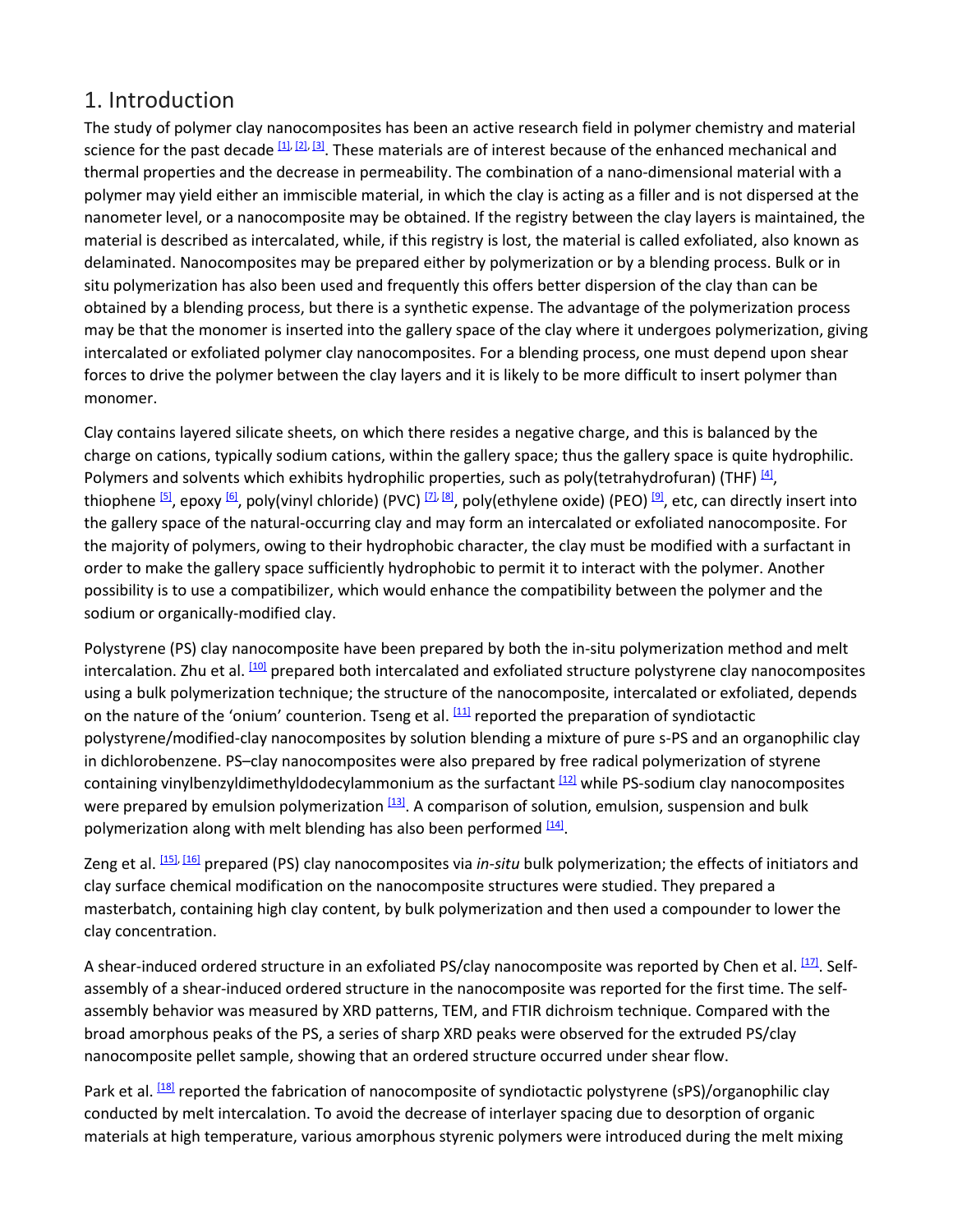process. The mechanical properties of the nanocomposites such as tensile strength, flexural modulus and izod impact strength were measured and discussed in relation to their microstructures.

Liu et al. <sup>[\[19\]](https://www.sciencedirect.com/science/article/pii/S0141391002003993?via%3Dihub#BIB19)</sup> prepared polypropylene (PP)/clay nanocomposites via graft copolymerization-melt compounding by using a new organophilic clay which had a larger interlayer spacing than the ordinarily organophilic clay only modified by alkyl ammonium. This larger interlayer spacing was accomplished by co-intercalation of monomers into the organoclay. One of the co-intercalation monomers was unsaturated, so it could tether on the PP backbone by a graft copolymerization reaction. The mechanical properties of the PP nanocomposite were improved. Nam et al. <sup>[\[20\]](https://www.sciencedirect.com/science/article/pii/S0141391002003993?via%3Dihub#BIB20)</sup> prepared intercalated PP/clay nanocomposites using maleic anhydride (MA) modified PP (PP-g-MA) and an organophilic clay via melt extrusion process. The intercalated PP nanocomposites showed an enhancement of modulus compared with PP matrix without clay.

Okamoto et al. [\[21\]](https://www.sciencedirect.com/science/article/pii/S0141391002003993?via%3Dihub#BIB21) conducted foam processing on PP/clay nanocomposite in a batch process in an autoclave using supercritical CO<sub>2</sub> as foaming agent under 10 MPa at 134.7 °C. Kodgire et al. <sup>[\[22\]](https://www.sciencedirect.com/science/article/pii/S0141391002003993?via%3Dihub#BIB22)</sup> studied the morphology and properties of PP/clay nanocomposites. The melt intercalation of organophilic clay was carried out with a single-screw extruder and PP-g-MA was used as a compatibilizer. Hambir et al. <sup>[\[23\]](https://www.sciencedirect.com/science/article/pii/S0141391002003993?via%3Dihub#BIB23)</sup> studied the disordered structure of PP/octadecylamine-modified montmorillonite clay nanocomposites. The onset of thermal degradation temperature increased from 270 °C to about 330 °C. The DMA data show significant improvement in the storage modulus; the intensity of the loss modulus peak decreased, showing weak cooperative relaxation of PP in the PP/clay composites. Kim et al. <sup>[\[24\]](https://www.sciencedirect.com/science/article/pii/S0141391002003993?via%3Dihub#BIB24)</sup> prepared a polymer layered organosilicate nanocomposite by simple melt mixing of PP, PP-g-MA and organically modified clay. The nanocomposite exhibits higher thermal stability compared to the blend composed of PP and PP-g-MA only. The rheology of nanocomposite was also investigated. Lee et al. <sup>[\[25\]](https://www.sciencedirect.com/science/article/pii/S0141391002003993?via%3Dihub#BIB25)</sup> employed a polyethylene glycol (PEG) oligomer in addition to PP-g-MA to improve both the intercalation of polymers and the compatibility with the PP matrix. The hybrid composites containing PP-g-MA (or PP), PEG and montmorillonite were prepared using a mixer and fabricated into thin film with a hot press. The intercalation of polymers between the clays was quite improved by the addition of the PEG oligomers. Kurokawa et al. <sup>[\[26\]](https://www.sciencedirect.com/science/article/pii/S0141391002003993?via%3Dihub#BIB26)</sup> prepared a PP nanocomposite using PP-g-MA with an organically-modified clay which was then blended with PP to reduce the clay content.

This study examines the effect of the particular organic modification of the clay, the effect of maleic anhydride, and the effect of shear on the formation of PP and PS nanocomposites by melt blending. Nanocomposite formation is followed using X-ray diffraction, transmission electron microscopy, thermogravimetric analysis, cone calorimetry and the evaluation of mechanical properties.

## 2. Experimental

#### 2.1. Materials

Dimethylhydrogenatedtallowbenzylammonium chloride was kindly provided by Akzo Nobel Surface Chemistry LLC and the organically-modified clay containing this cation, Cloisite 10A, was provided by Southern Clay Products. The sodium clay was provided by both Southern Clay and by Nanocor; the Southern Clay material was used for mixing in the Brabender mixer while the Nanocor material was used in the higher shear mixing devices. Dimethylhexadecylstyrylammonium chloride and the clay containing this cation were synthesized following procedures that have been previously published [\[4\].](https://www.sciencedirect.com/science/article/pii/S0141391002003993?via%3Dihub#BIB4) Polystyrene was acquired from the Aldrich Chemical Company; it has a Melt Flow Index (200 °C/5 kg, ASTM D 1238) 7.5 g/10 min, average molecular weight Mw ca. 230,000 and Mn ca 140,000. Polypropylene (i-PP) is also an Aldrich product; it has a Melt Flow Index (230 °C/2.16 kg, ASTM D 1238) 35 g/10min, average molecular weight Mw ca. 190,000 and Mn ca. 50,000. All purchased materials are used as received.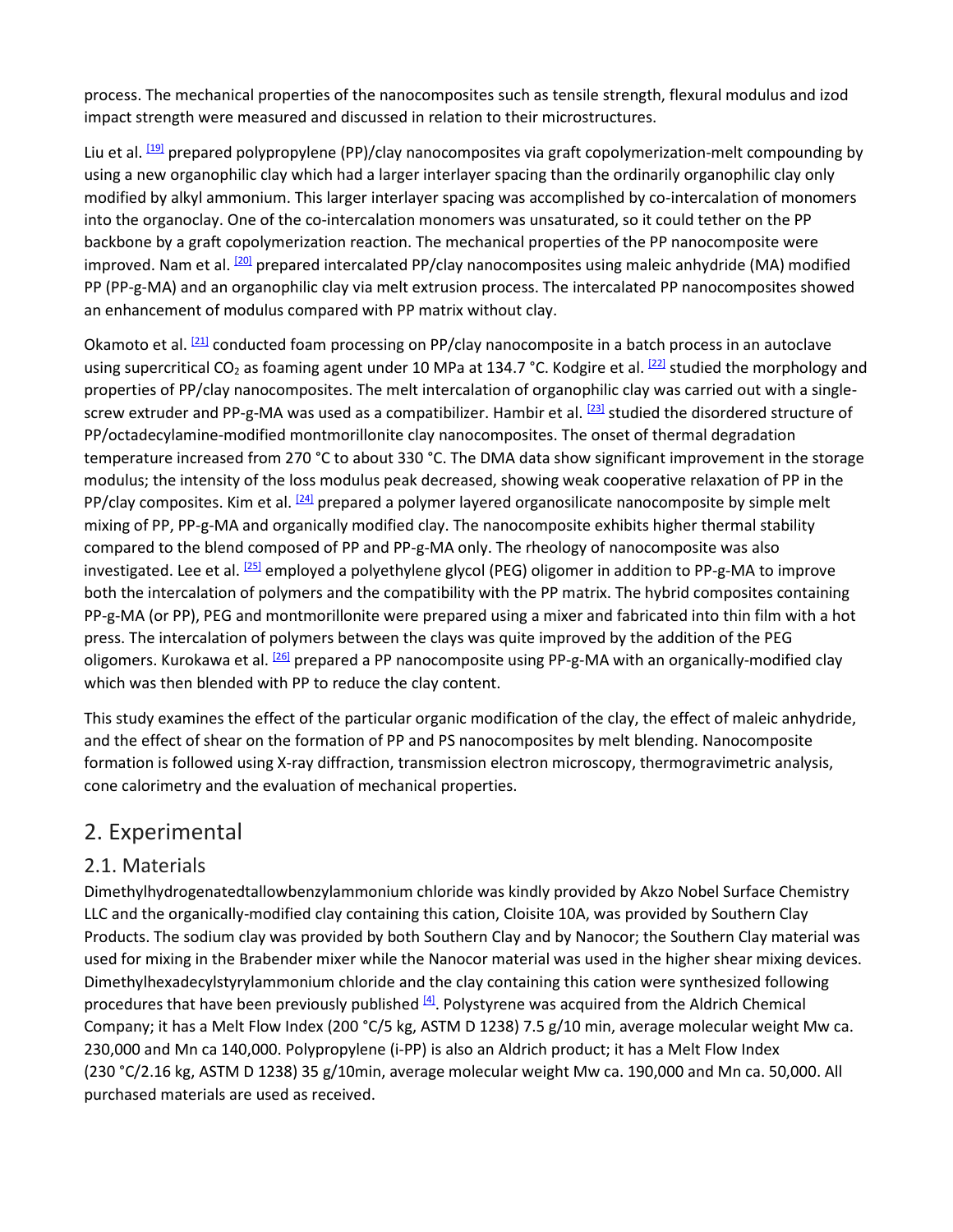## 2.2. In-situ reactive blending

For the organic clay systems, 50 g of commercial PS or PP was mixed with 1.5 g of organic clay, either VB16 clay or 10A clay, then the mixture was melt blended in Brabender Plasti-Cord (cell volume is 50 cm<sup>3</sup>) at 200 °C with high rotor speed (60 rpm) for 30 min either in the presence or absence of maleic anhydride (MA, 1.5 g).

For the sodium clay systems, 50 g of commercial PS or PP, 1.5 g of sodium clay, 0.5 g of ammonium salt—either 10A or VB16 salt was dry mixed and then the mixture was melt blended in Brabender Plasti-Cord at 200 °C with high rotor speed (60 rpm) for 30 min either in the presence or absence of 1.5 g of MA.

Both preparations were also performed using an internal mixer (herein denoted as intermixer), which has a cell volume of 200 cm<sup>3</sup> at a rotor speed of 100 rpm at 200 °C for PS and 100 rmp at 190 °C for PP. A twin-screw extruder (L/D ratio 20/1) was also utilized; the barrel temperature distribution was 180 °C, 200 °C, 200 °C and 190 °C from feeder to extrusion-head and the screw speed were 50 rpm for PS, for PP the values were 170 °C, 190 °C, 190 °C, 180 °C and 50 rpm.

### 2.3. Instrumentation

X-ray diffraction (XRD) patterns were obtained using a Rigaku Geiger Flex, 2-circle powder difractometer equipped with Cu-*K*<sup>α</sup> generator (λ=1.5404 Å). Generator tension is 50 KV and generator current is 20 mA. All the samples were compress molded at 170–180 °C to 20 mm  $\times$  15 mm  $\times$  1 mm plaques for XRD measurements. Thermogravimetric analysis (TGA) was performed on a Cahn TG131 unit under a 30ml/min flowing nitrogen atmosphere at a scan rate of 10 °C/min from 20 °C to 600 °C; temperatures are reproducible to ±3 °C and the fraction of non-volatile residue to ±2%. TGA-FTIR was performed on a Cahn TG131 unit coupled to a Mattson Research Series FTIR spectrometer under a 60 ml/min flow nitrogen atmosphere at a scan rate of 30 °C/min from 200 °C to 600 °C. Mechanical properties, tensile strength and elongation at break, were measured using dumbbell samples cut from about 0.3 mm thickness thin films according to ASTM D882-75b on an Instron Universal Test Machine. The crosshead speed was 5 mm/min or 1.25 mm/min, and five specimens were tested for each sample. Bright field transmission electron microscopy (TEM) image was obtained at 120 kV, at low-dose conditions, with a Phillips 400T electron microscopy. The sample was ultramicrotomed with a diamond knife on a Leica Ultracur UCT microtome at room temperature to give 70-nm-thick section. The section was transferred from water to carbon-coated Cu grids of 200 mesh. The contrast between the layered silicate and the polymer phase was sufficient for imaging, so no heavy metal staining of sections prior to imaging was required. Cone calorimetry was performed on an Atlas CONE-2 according to ASTM E 1354-92 at an incident flux of 35  $kW/m<sup>2</sup>$  using a cone shaped heater. Exhaust flow was set at 24 l/s and the spark was continuous until the sample ignited. Cone samples were prepared by compression molding the sample (about 30 g) into square plaques. Typical results from Cone calorimetry are reproducible to within about ±10%. These uncertainties are based on many runs in which thousands of samples have been combusted <sup>[27]</sup>.

## 3. Results and discussion

## 3.1. X-ray diffraction (XRD)

XRD is an effective way to characterize the formation of a nanocomposite. In an immiscible mixture, the gallery height of clay, in terms of its d-spacing, should be virtually identical to that of the pristine clay; if a nanocomposite is formed, the d-spacing must increase. Two cases are possible, a peak is seen at larger d-spacing than in the pristine clay, indicating an intercalated structure, or no peak is seen, which may indicate either an exfoliated structure or disordering of the clay layers.

The first question to be addressed is the effect of MA on 2θ for PS systems using the devise which has the smallest shear, the Brabender mixer. [Fig.](https://www.sciencedirect.com/science/article/pii/S0141391002003993?via%3Dihub#FIGGR1) 1 shows that for organically-modified 10A-clay, the simple melt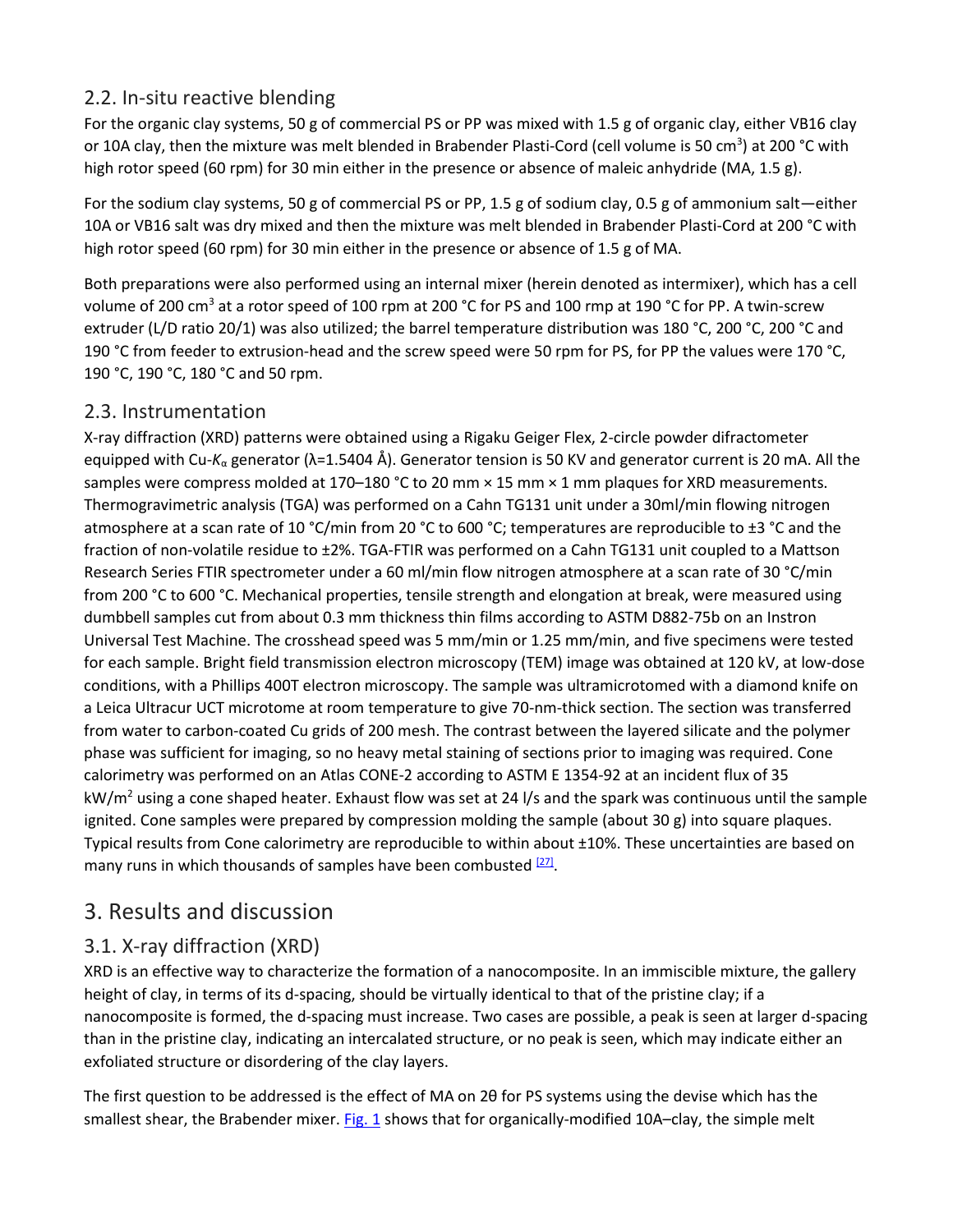blending with PS results in a shift in 2θ that corresponds to a change in d-spacing from 1.9 to 3.5 nm. When MA is added, the change in d-spacing becomes somewhat smaller as the peak shifts to 3.2 nm, but the peak becomes much sharper. One interpretation of this is that there is more disordering in the absence of MA and the diffuse nature of the peak makes locating its center difficult. In the presence of MA, it seems clear that intercalation has occurred. Different results are obtained for VB16, as shown in [Fig.](https://www.sciencedirect.com/science/article/pii/S0141391002003993?via%3Dihub#FIGGR2) 2. The d-spacing of the VB16–clay is 2.9 nm, after melt blending with PS, the d-spacing decreases to 2.1 nm. Once again the peak is quite diffuse so it is difficult to state the exact position of the peak. In the presence of MA, the peak position is changed, moving to 3.0 nm, a slight increase from that in the pristine clay, but the peak is now much sharper. It is obvious that MA has some effect but, based upon XRD information alone, one cannot identify this effect.



Fig. 1. XRD pattern of PS 10A–clay nanocomposite.



Fig. 2. XRD pattern of PS VB16–clay nanocomposite.

We will next examine the difference between the prior formation of the organically-modified clay versus melt blending the sodium clay together with the surfactant, again in the presence and absence of MA. The work of Alexandre et al. <sup>[\[28\]](https://www.sciencedirect.com/science/article/pii/S0141391002003993?via%3Dihub#BIB28)</sup> has shown that one may form nanocomposites by blending of a sodium clay with a quaternary ammonium salt or by the direct use of the organically-modified clay. [Fig.](https://www.sciencedirect.com/science/article/pii/S0141391002003993?via%3Dihub#FIGGR3) 3 shows the results using the 10A surfactant. The d-spacing for PS with the sodium clay and MA is 1.2 nm which shifts slightly in the presence of the 10A salt to 1.5 nm. It is significant to note that when all four components are present, PS, sodium clay, 10A salt and MA, the d-spacing increases to 2.8 nm. This is less than the values of 3.2–3.5 nm seen when the 10A clay is used directly but still is likely indicative of some nanocomposite formation. It must be noted that the peaks are much stronger when the organically-modified clay is directly used and this may imply more disorder in the sodium clay system.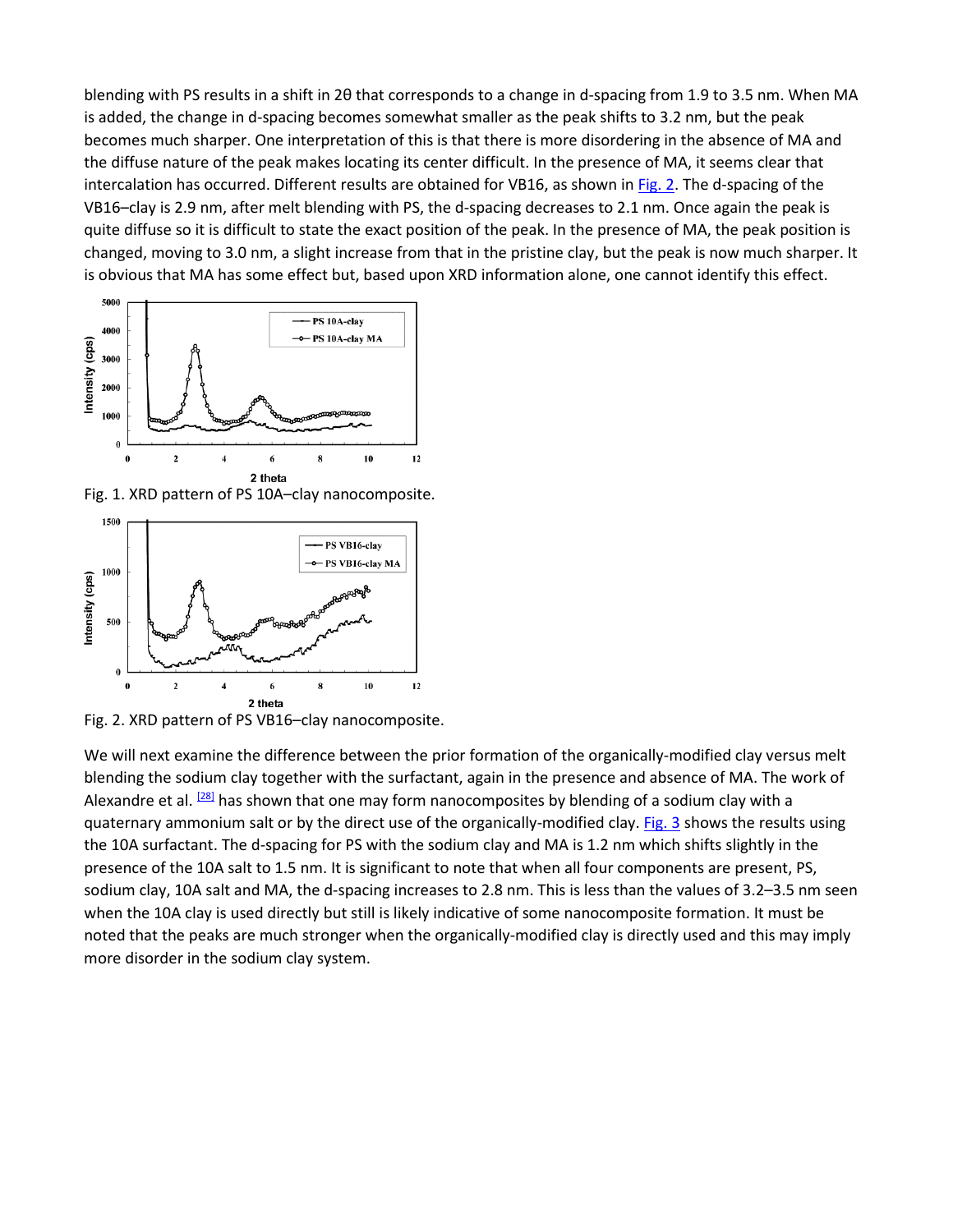

Fig. 3. XRD patterns of PS with 10A salt and sodium clay and the effect of MA.

Very similar results are seen for the VB16 system, shown in [Fig.](https://www.sciencedirect.com/science/article/pii/S0141391002003993?via%3Dihub#FIGGR4) 4. It is interesting that, if one looks at the XRD patterns of [Fig. 3,](https://www.sciencedirect.com/science/article/pii/S0141391002003993?via%3Dihub#FIGGR3) [Fig. 4,](https://www.sciencedirect.com/science/article/pii/S0141391002003993?via%3Dihub#FIGGR4) both ammonium salts 10A and VB16 (PS Na–clay 10A-salt vs. PS Na–clay VB16-salt) show the same gallery spacing,  $1.8 - 1.9$  nm. When MA is present, the gallery spacing is again the same at  $2.8 -$ 2.9 nm. When the organically-modified clay is used directly, the d-spacing is again similar at 3.2 – 3.5 nm. This strongly suggests that the structure of the clay counterion does not have a significant effect on nanocomposite formation. This is very different from what has been observed in bulk polymerization where the 10A clay gives an intercalated structure while VB16 is exfoliated  $100$ .



Fig. 4. XRD pattern of PS with VB16 salt and sodium clay and the effect of MA.

Attention is now turned to the effect of shear on nanocomposite formation. [Fig.](https://www.sciencedirect.com/science/article/pii/S0141391002003993?via%3Dihub#FIGGR5) 5 shows the XRD results for the internal mixer while [Fig.](https://www.sciencedirect.com/science/article/pii/S0141391002003993?via%3Dihub#FIGGR6) 6 shows those for the twin-screw extruder; the latter provides the most shear while the former is intermediate between the Brabender and the twin-screw. For the internal mixer, there is only a small difference between the direct use of the organically-modified clay versus the sodium clay plus the ammonium salt, as long as MA is present, the d-spacing is 3.1 nm for PS/VB16–clay/MA and 2.9 nm for PS/VB16-salt/Naclay/MA. In the absence of MA, the d-spacing is significantly smaller, 2.1 nm for the organoclay and 1.9 nm for the sodium clay. In the twin-screw extruder, the devise with the highest shear rate, [Fig.](https://www.sciencedirect.com/science/article/pii/S0141391002003993?via%3Dihub#FIGGR6) 6, the d-spacing increases by 0.4 nm for the VB16 clay in the presence of MA and by 0.1 nm in its absence; the presence of MA is apparently not important at higher shear rates.



Fig. 5. XRD pattern of PS VB16–clay nanocomposite via intermixer.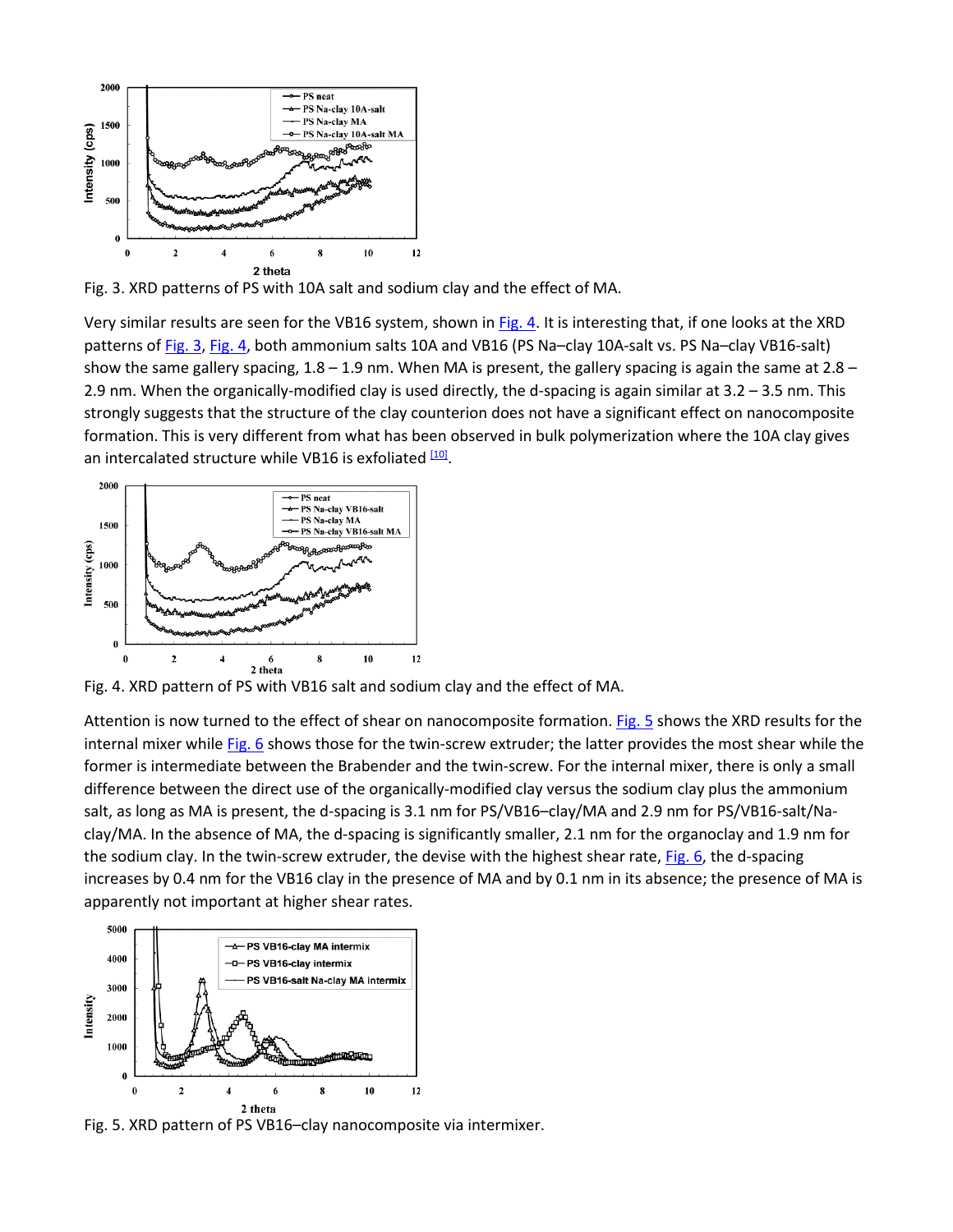

Fig. 6. XRD pattern of PS VB16 nanocomposite via twin-screw extruder.

The XRD results for PP systems prepared by the same procedures used for PS are now described. [Fig.](https://www.sciencedirect.com/science/article/pii/S0141391002003993?via%3Dihub#FIGGR7) 7 shows the results for PP with the 10A clay and salt in the Brabender mixer. When the 10A clay is used a very small peak at 2*θ*=2.24, corresponding to a d-spacing of 3.9 nm, is observed. For the combination of PP with 10A salt and sodium clay, two small peaks are observed at 2*θ*=1.6 and 2.2, which correspond to a d-spacing of 5.5 nm and 4.0 nm. Since these are quite small peaks, this may indicate either a good deal of disorder or a mixed intercalatedexfoliated system. In the presence of MA, PP with sodium clay and 10A salt plus MA, a broad peak is observed at 2*θ*=6.5, the d-spacing is 1.4 nm; the d-spacing in the 10A clay is 1.9 nm. The sodium clay is apparently only partially converted to an organically-modified clay so nanocomposite formation does not occur.



Fig. 7. XRD pattern of PP 10A–clay nanocomposite.

[Fig.](https://www.sciencedirect.com/science/article/pii/S0141391002003993?via%3Dihub#FIGGR8) 8 gives the XRD pattern for VB16 systems. In all cases only broad peaks are seen, perhaps indicative of disorder in the system. For PP VB16 clay a broad peak from 2*θ*=2.2∼5.0 is observed. The center appears to be at about 2*θ*=4.0, which gives a d-spacing somewhat smaller than in the pristine VB16 clay. For the PP–sodium clay– VB16 salt system, in the absence of MA no peak is seen, again probably indicative of disorder and not of an exfoliated system. When MA is added to this system, a fairly broad peak appears at 2*θ*=2.5, the d-spacing is 3.5 nm. This is a 2.3 nm increase compared to sodium clay and 0.6 nm increase compared to VB16 organic clay. This is clearly indicative of nanocomposite formation, probably with some disorder due to the breath of the peak.



Fig. 8. XRD pattern of PP VB16–clay nanocomposite.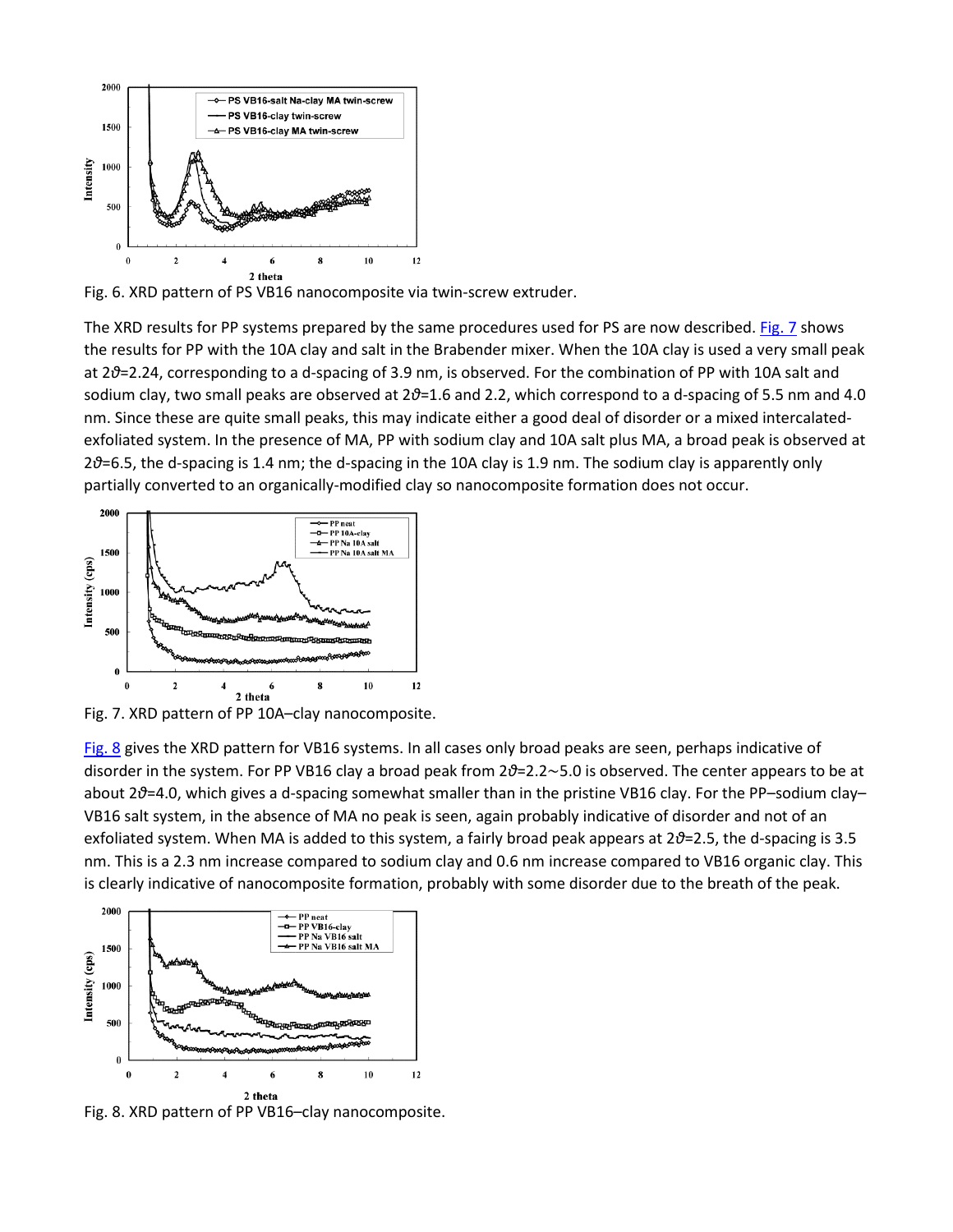[Fig. 9,](https://www.sciencedirect.com/science/article/pii/S0141391002003993?via%3Dihub#FIGGR9) [Fig. 10](https://www.sciencedirect.com/science/article/pii/S0141391002003993?via%3Dihub#FIGGR10) show the XRD results for PP melt blended in either the internal mixer or the twin-screw extruder. From the internal mixer, in the absence of MA only a small and very broad peak is observed, probably indicating disorder in the clay layers. When MA is present, the peak is at the same position and strong for both VB16 clay and sodium clay plus VB16 salt, 2.6 nm. In the case of the twin-screw, the peak position is a little lower than what is observed from the internal mixer. The largest d-spacing is observed for the blend of PP with the sodium clay, VB16 salt and MA (3.5 nm) but the value is 3.1 nm, not very different, for both the VB16 clay and that clay in the presence of MA. One may conclude that the greater shear of both the internal mixer and the twin-screw lead to larger peaks at greater d-spacing than is seen in the low shear Brabender mixer.



Fig. 9. XRD pattern of PP VB16–clay nanocomposite via intermixer.





#### 3.2. Role of MA in in-situ reactive blending

The role of MA in the functionalization of PP has been previously considered [\[29\],](https://www.sciencedirect.com/science/article/pii/S0141391002003993?via%3Dihub#BIB29) [\[30\].](https://www.sciencedirect.com/science/article/pii/S0141391002003993?via%3Dihub#BIB30) In the presence of a radical initiator, radical sites are formed on the PP chain and graft copolymerization of MA can occur at these sites. This leads to a functionalized polymer which may be better able to interact with the clay. Presumably a similar reaction must occur for PS.

#### 3.3. Transmission electron microscopy (TEM)

XRD alone provides a description of the d-spacing in the clay but it does not show the actual image of the clay, this requires a technique such as TEM. [Fig. 11,](https://www.sciencedirect.com/science/article/pii/S0141391002003993?via%3Dihub#FIGGR11) [Fig. 12](https://www.sciencedirect.com/science/article/pii/S0141391002003993?via%3Dihub#FIGGR12) show both the low and high magnification images of PS [\(Fig.](https://www.sciencedirect.com/science/article/pii/S0141391002003993?via%3Dihub#FIGGR11) 11) and PP [\(Fig.](https://www.sciencedirect.com/science/article/pii/S0141391002003993?via%3Dihub#FIGGR12) 12) nanocomposites. From the low magnification images one can see that there is not good dispersion of the clay throughout the polymer and that it is largely an immiscible material. The higher magnification images, on the other hand, clearly show discrete clay lines with polymer inserted between the clay layers. The d-spacing that may be calculated from these TEM images are in the range of 3.0–3.5 nm, in excellent agreement with XRD. These materials should probably be described as immiscible but there is polymer inserted between the clay layers.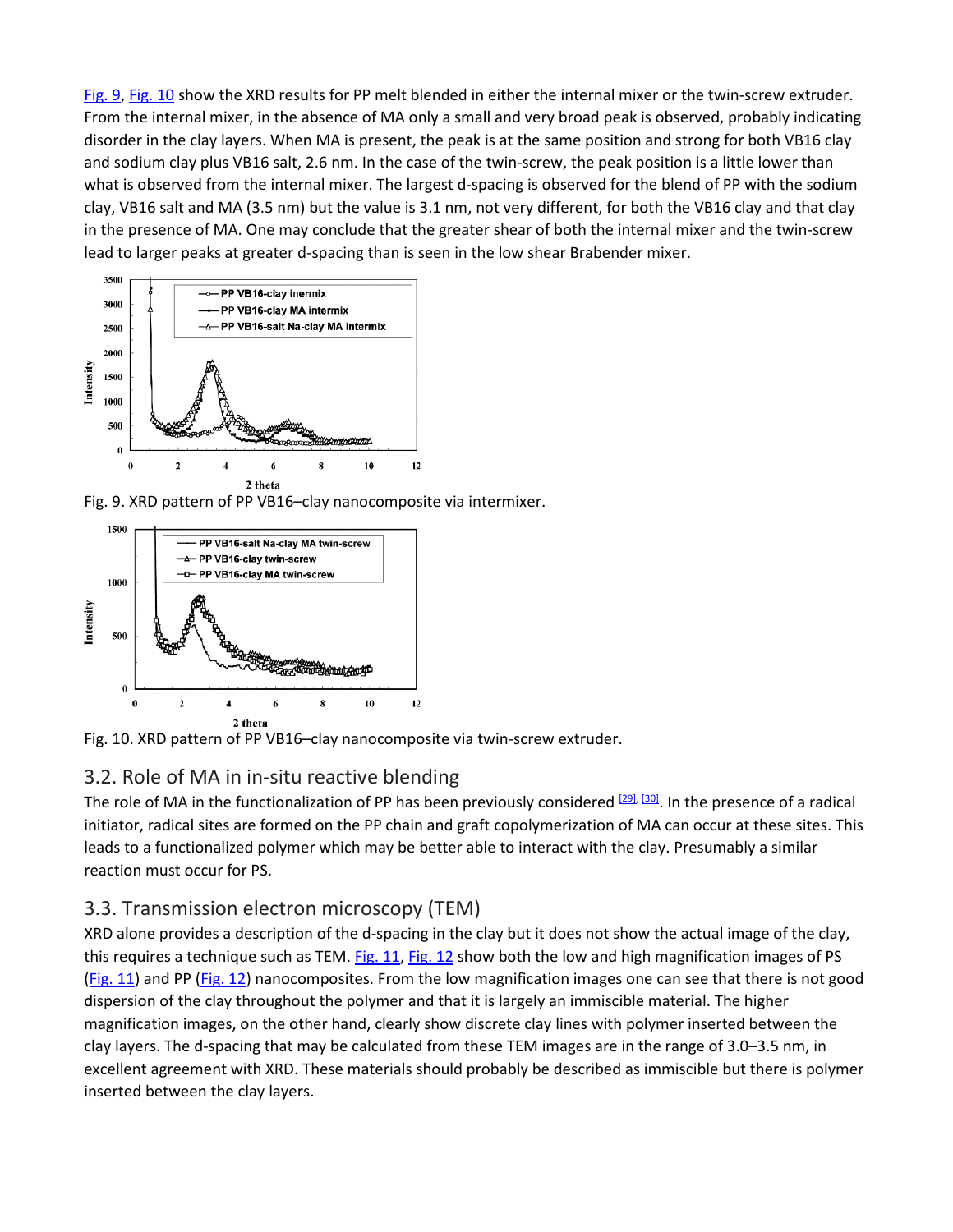

Fig. 11. Low (left) and high (right) magnification TEM images of PS/Na-clay nanocomposite (PS/Na-clay/VB-16 salt/MA) from the internal mixer.



Fig. 12. Low (left) and high (right) magnification images of the PP/Na–clay nanocomposite (PP+MA+VB16 salt) from the internal mixer.

## 3.4. Thermogravimetric analysis (TGA)

The thermal stability of the nanocomposites has been accessed using TGA; the parameters for the PS nanocomposites (only those obtained from the Brabender mixer are included here) are shown in [Table](https://www.sciencedirect.com/science/article/pii/S0141391002003993?via%3Dihub#TBL1) 1 and include the temperature at which 10% degradation occurs, a measure of the onset of degradation, the temperature at which 50% degradation occurs, the mid-point of the degradation process, and the fraction of material which remains at 600 °C, denoted as char  $\frac{31}{1}$ . The onset temperature of the degradation is about 10 – 30 °C higher for the nanocomposites than for pristine PS except for the PS–sodium clay–MA sample, where XRD indicates that there is essentially no change in the d-spacing and nanocomposite formation is unlikely to have occurred, and for PS–VB16 salt–sodium clay–MA, where XRD evidence would favor nanocomposite formation. Previous work with PS has shown that nanocomposite formation usually gives rise to a significant, ∼50 °C, increase in onset temperature <sup>[10]</sup>. The changes in the temperature at which 50% degradation occur parallel the changes in onset temperature. The amount of non-volatile residue, char, is constant throughout the range and corresponds reasonably well to the amount of clay that has been added to the polymer.

Table 1. TGA results for reactive blending of PS–clay nanocomposites

| Samples                | 10% (°C) | 50% (°C) | Char $(%)$ | XRD (nm) |
|------------------------|----------|----------|------------|----------|
| PS                     | 329      | 375      | 2          |          |
| PS+Na-clay+MA          | 333      | 380      | 5          | 1.2      |
| 10A-clay               |          |          |            | 1.9      |
| PS+10A-clay            | 349      | 398      | 6          | 3.5      |
| PS+10A-clay+MA         | 360      | 404      | 6          | 3.2      |
| PS+10A salt+Na-clay    | 343      | 392      | 4          | 1.5      |
| PS+10A salt+Na-clay+MA | 339      | 384      | 5          | 2.8      |
| VB16-clay              |          |          |            | 2.9      |
| PS+VB16-clay           | 351      | 392      | 5          | 2.1      |
| PS+VB16-clay+MA        | 352      | 398      | 5          | 3.0      |
| PS+VB16 salt+Na-clay   | 344      | 390      | 5          | 1.4      |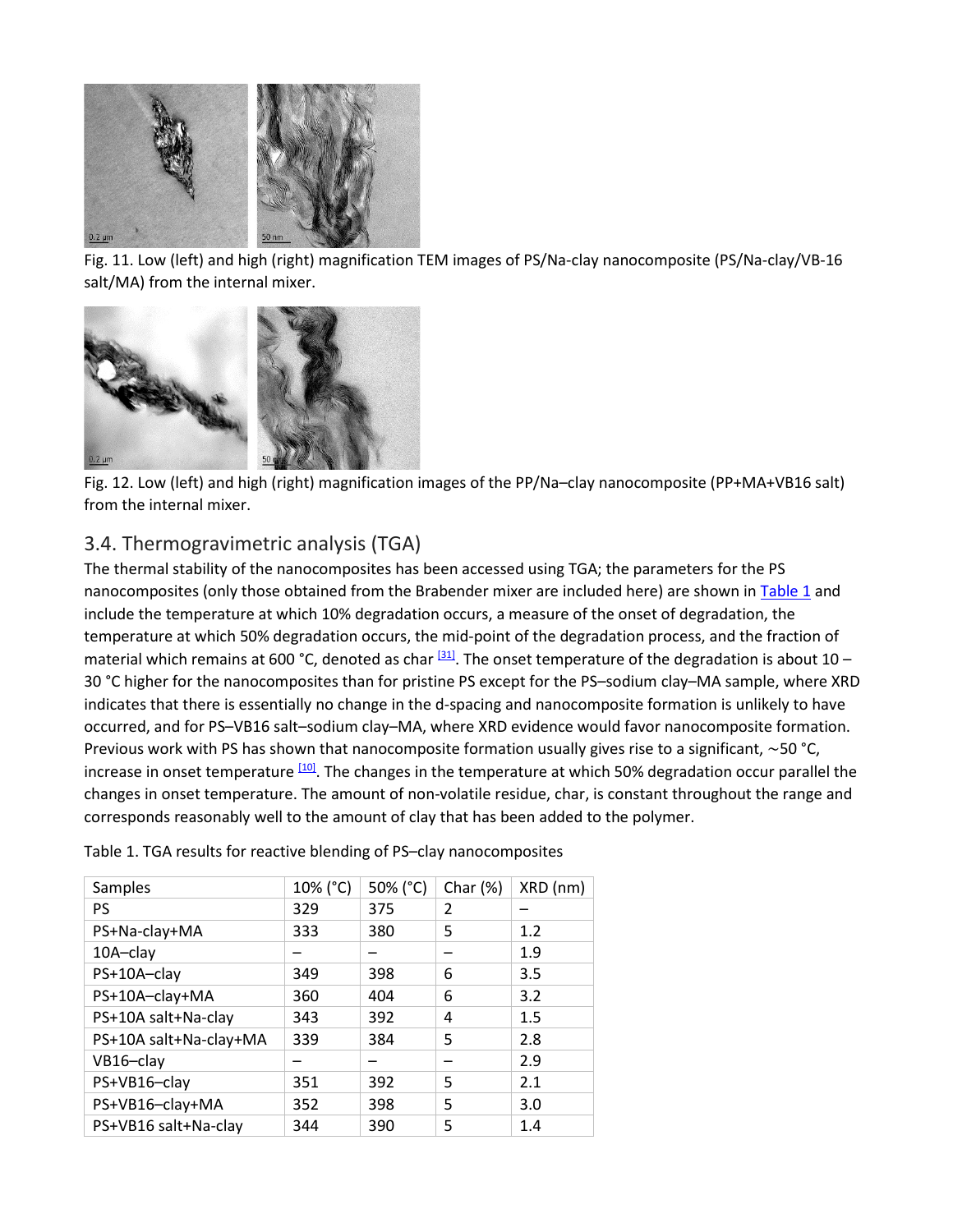| $PS+VB16$ salt+Na-clay+MA $\mid$ 328 |  | $\overline{377}$ |  | $\vert$ 2.9 |
|--------------------------------------|--|------------------|--|-------------|
|--------------------------------------|--|------------------|--|-------------|

For the PP system, in only two cases is the onset temperature enhanced relative to that in pristine PP, the PP– sodium clay–10A salt system and PP–10A clay. The presence of MA always causes a decrease in the onset temperature of the PP. In work from this laboratory we have found that the onset temperature in the TGA experiment for melt blended PP and PE is unaffected by nanocomposite formation <sup>[\[32\]](https://www.sciencedirect.com/science/article/pii/S0141391002003993?via%3Dihub#BIB32)</sup> regardless of the clay used [\(Table](https://www.sciencedirect.com/science/article/pii/S0141391002003993?via%3Dihub#TBL2) 2). Once again the changes in the 50% temperature parallel those in the onset temperature and the amount of non-volatile residue correlates well with the amount of clay.

| Sample               | 10% Mass loss | 50% Mass loss | Char $(%)$ |
|----------------------|---------------|---------------|------------|
| PP neat melt blended | 337           | 413           | 4          |
| PP Na 10A salt       | 367           | 432           | 5          |
| PP Na 10A salt MA    | 322           | 411           | 6          |
| PP 10A-clay          | 342           | 419           | 5          |
| PP Na VB16 salt      | 337           | 418           | 5          |
| PP Na VB16 salt MA   | 327           | 415           | 5          |
| PP VB16-clay         | 331           | 417           | 5          |

Table 2. TGA results for reactive blending of PP-clay nanocomposites

### 3.5. Mechanical properties

An Instron test machine has been used to measure the tensile strength and elongation at break for both PS and PP nanocomposites; these results are shown in [Table](https://www.sciencedirect.com/science/article/pii/S0141391002003993?via%3Dihub#TBL4) 3 for PS and Table 4 for PP. For PS samples that were mixed under the lowest shear condition, in the Brabender mixer, both the tensile strength and the elongation at break decrease, while when the samples were mixed under higher shear, both of these increase. Previous work has shown that there is not much change for PS nanocomposites, whether they are intercalated or exfoliated <sup>[14]</sup>. The enhanced properties seen in both the internal mixer and the twin-screw extruder certainly indicate that an interesting change has occurred.

Table 3. Tensile strength and elongation at break of PS–clay nanocomposites

| Sample                               | Tensile strength (MPa) | Elongation at break (%) |
|--------------------------------------|------------------------|-------------------------|
| PS neat                              | $7.5^{\underline{a}}$  | 12 <sup>a</sup>         |
| PS VB16-clay (Brabender)             | 4.9 <sup>a</sup>       | 5ª                      |
| PS 10A-clay (Brabender)              | 5.0 <sup>a</sup>       | 5 <sup>a</sup>          |
| PS VB16-clay (Intermixer)            | $21.5^{\frac{b}{2}}$   | 54 <sup>b</sup>         |
| PS VB16-clay MA (Intermixer)         | $20.5^{\frac{b}{2}}$   | 56 <sup>b</sup>         |
| PS VB16 salt Na-clay MA (Intermixer) | $26.1^{\frac{b}{2}}$   | 63 <sup>b</sup>         |

aCrosshead speed 5 mm/min.

bCrosshead speed 1.25 mm/min.

Table 4. Tensile strength and elongation at break of PP–clay nanocomposites

| Sample                           | Tensile strength (MPa) | Elongation at break (%) |
|----------------------------------|------------------------|-------------------------|
| PP neat melt blended (Brabender) | 37.9 <sup>2</sup>      | $1350^{\frac{a}{2}}$    |
| PP 10A-clay (Brabender)          | $31.6^{\circ}$         | $143^{\underline{a}}$   |
| PP Na 10A salt MA (Brabender)    | 27.5 <sup>2</sup>      | $1245^{\frac{a}{2}}$    |
| PP VB16-clay (Brabender)         | $39.4^{\circ}$         | 36 <sup>2</sup>         |
| PP Na VB16 salt MA (Brabener)    | $32.4^{\circ}$         | 54 <sup>2</sup>         |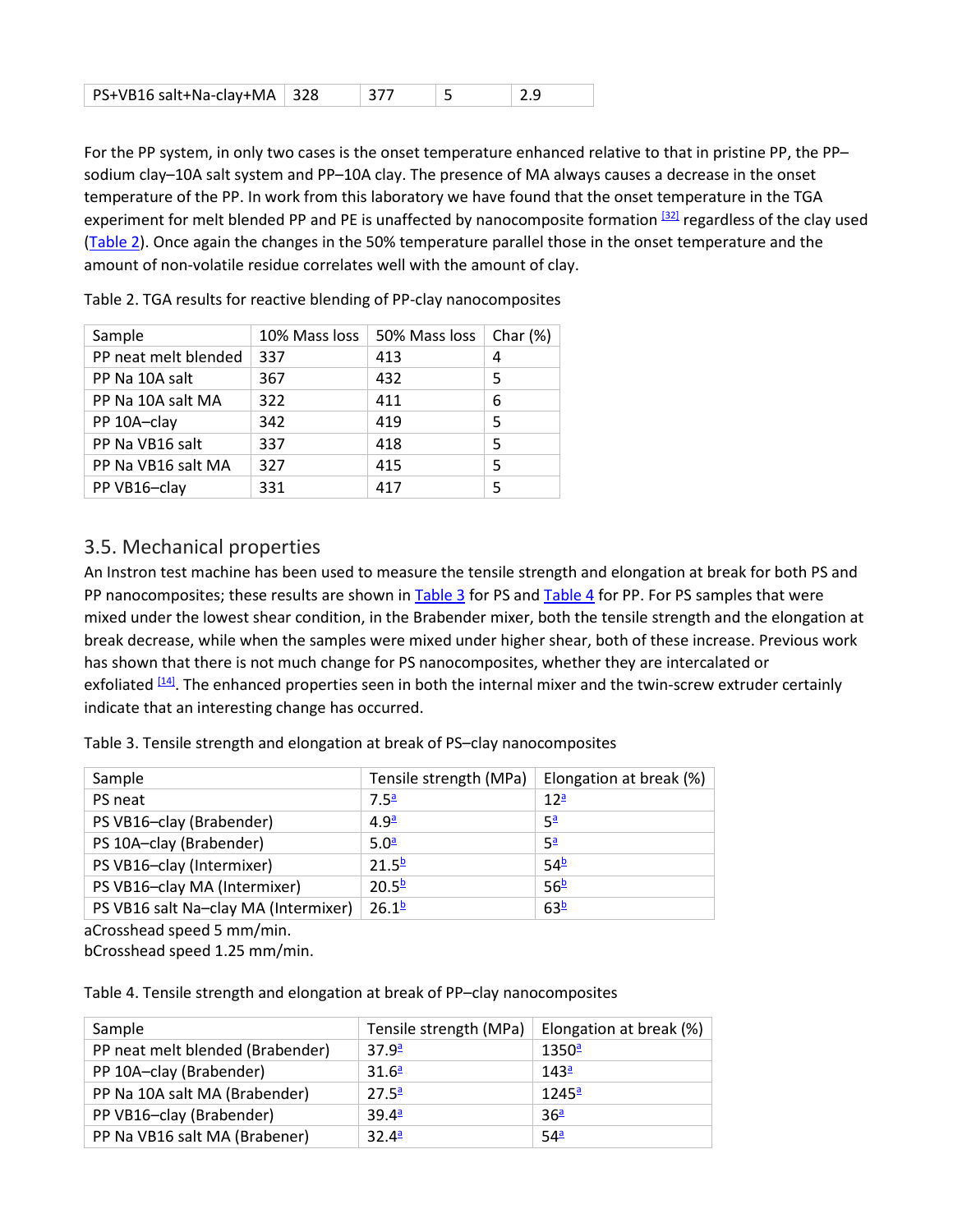| PP VB16-clay (Intermixer)                                | $25.0^{\circ}$ | 145 <sup>b</sup> |
|----------------------------------------------------------|----------------|------------------|
| PP VB16-clay MA (Intermixer)                             | $23.6^{\circ}$ | $359^{\circ}$    |
| PP VB16 salt Na-clay MA (Intermixer)   27.4 <sup>b</sup> |                | $526^{\circ}$    |

aCrosshead speed 5 mm/min.

bCrosshead speed 1.25 mm/min.

For polypropylene the tensile strength is always decreased and the elongation at break is very significantly reduced for all of these systems. Since these are apparently immiscible systems, the clay is acting primarily as a filler, and one may not expect to see enhanced mechanical properties.

### 3.6. Cone calorimetry

The assessment of the flammability of nanocomposites is usually by cone calorimetry; the parameters that are evaluated include the time to ignition, t<sub>ign</sub>, the peak heat release rate, PHRR, and the time to PHRR, t<sub>PHRR</sub>, the specific extinction area, SEA, a measure of smoke, and the mass loss rate, MLR. Observations that are usually made for nanocomposites are that the time to ignition is usually lower for nanocomposites than for the virgin polymer and that the PHRR is usually significantly decreased, with the amount of the decrease depending upon the particular polymer under investigation and not on the intercalated or exfoliated nature of the system. In general the amount of smoke is about the same or perhaps a little larger and the mass loss rate is decreased. The results for the polystyrene systems are presented in [Table](https://www.sciencedirect.com/science/article/pii/S0141391002003993?via%3Dihub#TBL5) 5.

| Sample                  | $t_{\text{ign}}$ (s) | PHRR ( $kW/m2$ ) (% reduction) | $t_{\text{PHRR}}$ (S) | SEA $(m^2/kg)$ | MLR $(g/sm^2)$ |
|-------------------------|----------------------|--------------------------------|-----------------------|----------------|----------------|
| Brabender mixer         |                      |                                |                       |                |                |
| <b>PS</b>               | 51                   | 1450                           | 92                    | 875            | 37             |
| PS-VB16-clay            | 38                   | 997 (31)                       | 98                    | 947            | 32             |
| PS-10A-clay             | 41                   | 1102 (24)                      | 93                    | 855            | 33             |
| PS-VB16-clay-MA         | 36                   | 986 (32)                       | 98                    | 936            | 30             |
| PS-10A-clay-MA          | 26                   | 1003 (31)                      | 87                    | 900            | 30             |
| PS-Na-clay-MA           | 29                   | 1043 (28)                      | 91                    | 932            | 30             |
| PS-Na-clay-MA-VB16 salt | 32                   | 1072 (26)                      | 103                   | 857            | 31             |
| PS-Na-clay-MA-10A salt  | 31                   | 1037 (28)                      | 92                    | 914            | 31             |
| Internal mixer          |                      |                                |                       |                |                |
| PS-VB16-clay            | 54                   | 1127 (22)                      | 88                    | 1121           | 30             |
| PS-VB16-clay-MA         | 44                   | 1109 (24)                      | 94                    | 1121           | 28             |
| PS-Na-clay-MA-VB16 salt | 38                   | 847 (42)                       | 89                    | 1183           | 22             |
| Twin-screw extruder     |                      |                                |                       |                |                |
| PS-VB16-clay            | 27                   | 870 (40)                       | 96                    | 1199           | 23             |
| PS-VB16-clay-MA         | 32                   | 913 (37)                       | 98                    | 1228           | 25             |
| PS-Na-clay-MA-VB16 salt | 33                   | 1050 (28)                      | 96                    | 1154           | 26             |

Table 5. Cone calorimeter results for PS reactive blending

Looking first at the reduction in PHRR, the best that has been obtained is in the region of 50%. From the table we see that in most cases the reductions are in the 20–30% range and in only two or three cases do we even approach the 50% figure. This must be a reflection of the somewhat immiscible nature of this system. Gilman <sup>[\[27\],](https://www.sciencedirect.com/science/article/pii/S0141391002003993?via%3Dihub#BIB27) [\[33\]](https://www.sciencedirect.com/science/article/pii/S0141391002003993?via%3Dihub#BIB33)</sup> has reported that an immiscible PS-clay nanocomposite gives a 3% reduction while an intercalated system gives a 48% reduction. The values that are observed in this study are much closer to the high value and must indicate that nanocomposite formation has occurred. It should be noted that the time to PHRR is constant across the entire range of samples while the time to ignition does decrease and the greatest decrease in time to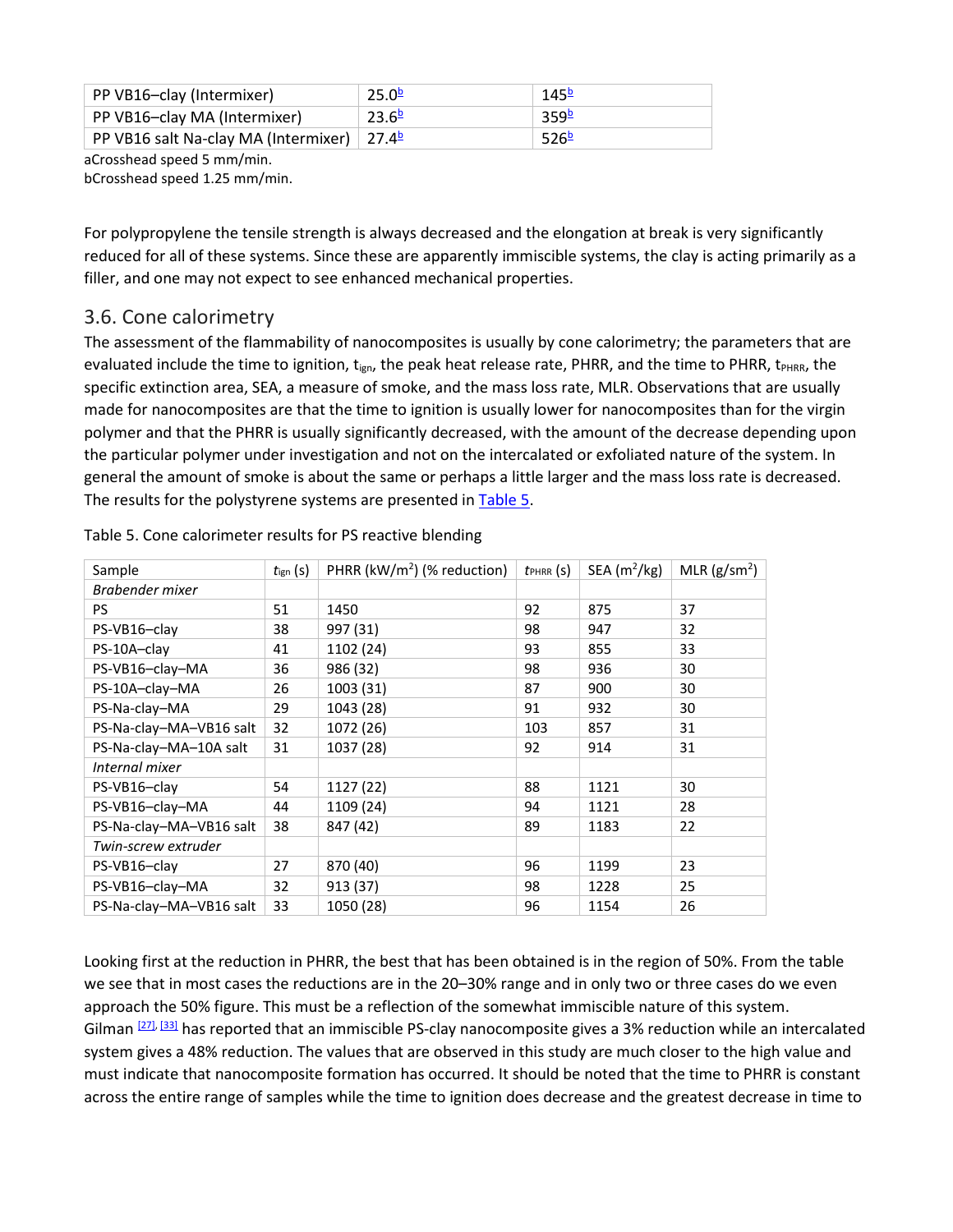ignition occurs for the systems which give the greatest reduction in PHRR. As expected the mass loss rate is decreased and the amount of smoke is constant to somewhat increased.

The cone calorimetric results for the polypropylene systems are shown in [Table](https://www.sciencedirect.com/science/article/pii/S0141391002003993?via%3Dihub#TBL6) 6. There are no published results for simple polypropylene, rather results are available for polypropylene-graft-maleic anhydride. Notice must be directed to the entry for PP plus MA. The PHRR is routinely lower for this graft copolymer than for virgin PP. The value for virgin PP is 1600 kW/m<sup>2</sup>, while PP-g-MA gives 1046 kW/m<sup>2</sup>, both at an irradiance of 35 kW/m<sup>2</sup>. Recently in this laboratory, we have been able to prepare an authentic, mixed intercalated-exfoliated nanocomposite of polypropylene. The reduction in PHRR for PP-g-MA <sup>[\[27\],](https://www.sciencedirect.com/science/article/pii/S0141391002003993?via%3Dihub#BIB27) [\[33\]](https://www.sciencedirect.com/science/article/pii/S0141391002003993?via%3Dihub#BIB33)</sup> is 54% while for PP itself <sup>[32]</sup>, the best value that has been obtained is 20%. In this work the typical values are in the range of 11% up to 34%. If one compares with the unpublished value for PP, these results indicate that nanocomposite formation has occurred in those cases where the PHRR reduction is large. The mass loss rate does not change for all samples and the smoke is also relatively constant but there is a variation in time to ignition. The greatest decrease in time to ignition occurs for those systems which show the greatest reduction in PHRR. This may be a criteria for nanocomposite formation, a significant reduction in time to ignition and a significant reduction in PHRR. This suggests that a nanocomposite is formed with the 10A clay alone and with the sodium clay combined with the 10A salt, both with and without MA. There does not appear to be an advantage from the higher shear offered by the internal mixer or the twin-screw extruder.

| Sample                  | $t_{\text{ign}}$ (s) | PHRR $(kW/m2)$ | $t_{\text{PHRR}}$ (S) | SEA $(m^2/kg)$ | MLR ( $g/s$ m <sup>2</sup> ) |
|-------------------------|----------------------|----------------|-----------------------|----------------|------------------------------|
| Brabender mixer         |                      |                |                       |                |                              |
| <b>PP</b>               | 49                   | 1642           | 103                   | 290            | 22                           |
| PP-VB16-clay            | 27                   | 1246 (24)      | 102                   | 283            | 22                           |
| PP-10A-clay             | 32                   | 1084 (34)      | 108                   | 281            | 21                           |
| PP-MA                   | 27                   | 1091 (34)      | 100                   | 233            | 24                           |
| PS-Na-clay-MA-VB16 salt | 30                   | 1163 (29)      | 102                   | 271            | 22                           |
| PS-Na-clay-MA-10A salt  | 26                   | 1136 (31)      | 98                    | 300            | 20                           |
| PP-Na-10A salt          | 23                   | 1101 (33)      | 103                   | 303            | 22                           |
| Internal mixer          |                      |                |                       |                |                              |
| PP-VB16-clay            | 48                   | 1420 (14)      | 108                   | 386            | 22                           |
| PP-VB16-clay-MA         | 46                   | 1456 (11)      | 106                   | 354            | 23                           |
| PP-Na-clay-MA-VB16 salt | 46                   | 1278 (22)      | 114                   | 380            | 20                           |
| Twin-screw extruder     |                      |                |                       |                |                              |
| PP-VB16-clay            | 32                   | 1344 (18)      | 108                   | 316            | 21                           |
| PP-VB16-clay-MA         | 34                   | 1197 (27)      | 100                   | 327            | 20                           |
| PS-Na-clay-MA-VB16 salt | 34                   | 1351 (18)      | 105                   | 327            | 20                           |

Table 6. Cone calorimeter results for PP reactive blending

## 4. Conclusions

PS– and PP–clay nanocomposites have been prepared by in situ reactive blending both with organic clay and sodium clay in the presence of maleic anhydride (MA). From XRD the d-spacing increases to a value larger than 3 nm. TEM shows that the clay is non-homogenously distributed throughout the polymer but polymer is inserted between the clay layers and the d-spacing agrees with that found by XRD. Thermal degradation in nitrogen in a little more difficult for the PS systems and is not effected for PP materials. The cone calorimetric results show that there is a significant reduction in peak heat release rate, much larger than would be expected from an immiscible system but not quite as large as has been observed for true intercalated or exfoliated PS nanocomposites. This suggests that the systems are at least partially intercalated, in agreement with the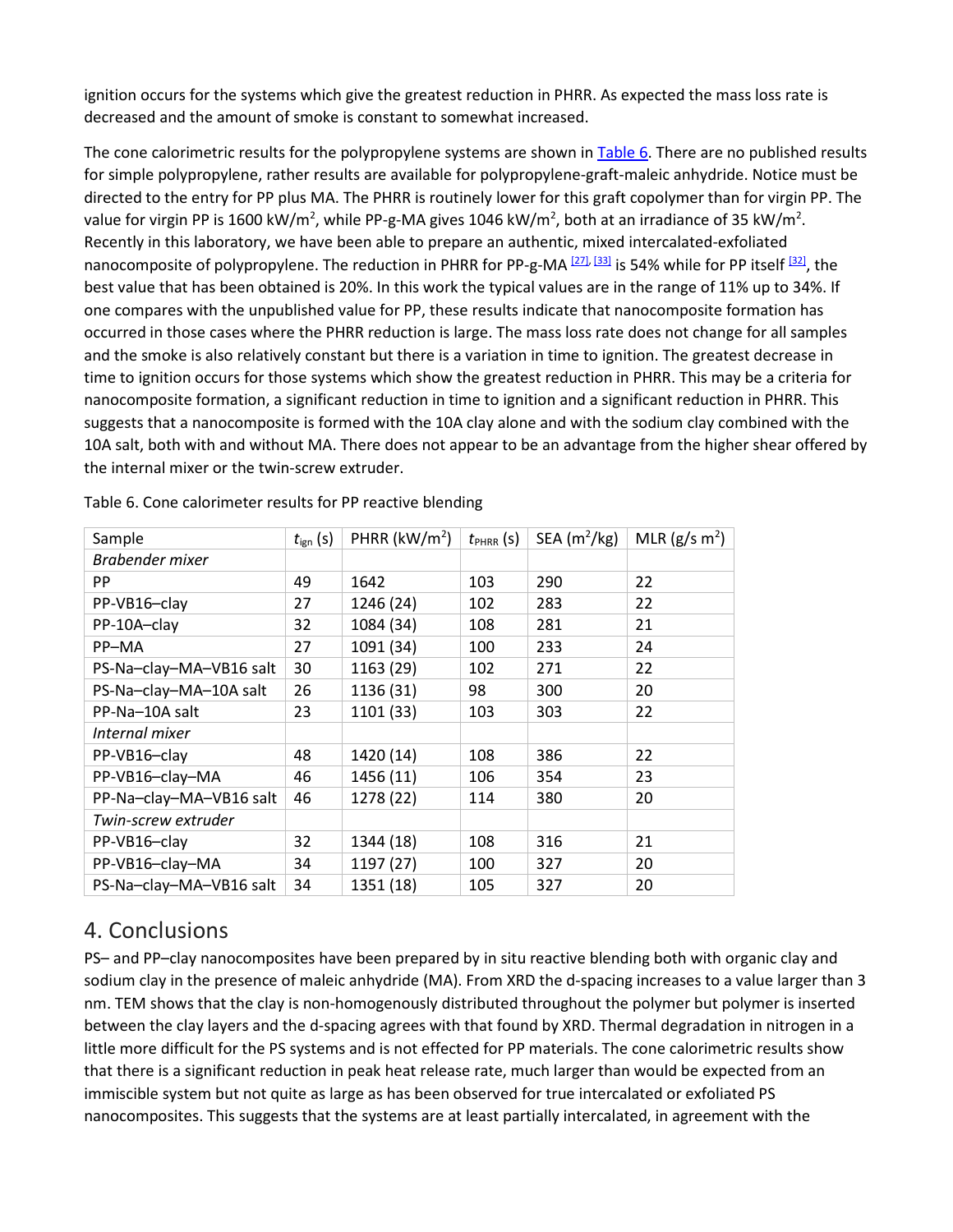observations from XRD and TEM, and that the fact that the clay is not homogeneously distributed does not mean that one cannot describe this as a nanocomposite. The presence of maleic anhydride during the melt blending seems to enhance intercalation.

## Acknowledgements

This work was performed under the sponsorship of the US Department of Commence, National Institute of Standards and Technology, Grant Number 70NANB6D0119. The assistance of Alexander Morgan and Joseph Harris at the Dow Chemical Company in obtaining the TEM images is gratefully acknowledged. The cooperation of Tie Lan and Jerry Qian at Nanocor, Inc., in making their internal mixer and twin screw extruder available is greatly appreciated.

## References

- [\[1\]](https://www.sciencedirect.com/science/article/pii/S0141391002003993?via%3Dihub#bBIB1) E.P. Giannelis, R. Krishnamoorti, E. Manias. *Adv Polym Sci*, 138 (1999), pp. 107-147
- [\[2\]](https://www.sciencedirect.com/science/article/pii/S0141391002003993?via%3Dihub#bBIB2) A. Alexandre, P. Dubois. *Mater Sci Eng*, 28 (2000), pp. 1-63
- [\[3\]](https://www.sciencedirect.com/science/article/pii/S0141391002003993?via%3Dihub#bBIB3) T.J. Pinnavaia, G.W. Beall *Polymer–clay nanocomposites.* Wiley, New York (2001)
- [\[4\]](https://www.sciencedirect.com/science/article/pii/S0141391002003993?via%3Dihub#bBIB4) C.O. Oriakhi, M.M. Lerner. *Mater. Res. Bull*, 30 (1995), p. 723
- [\[5\]](https://www.sciencedirect.com/science/article/pii/S0141391002003993?via%3Dihub#bBIB5) H. Nakajima, G.M. Ubayashi. *J. Mater. Chem*., 5 (1995), p. 105
- [\[6\]](https://www.sciencedirect.com/science/article/pii/S0141391002003993?via%3Dihub#bBIB6) T. Lan, T.J. Pinnavaia. *Chem. Mater*., 6 (1994), p. 573
- [\[7\]](https://www.sciencedirect.com/science/article/pii/S0141391002003993?via%3Dihub#bBIB7) D. Wang, D. Parlow, Q. Yao, C.A. Wilkie. *J. Vinyl Add. Tech*.nol, 7 (2001), pp. 203-213
- [\[8\]](https://www.sciencedirect.com/science/article/pii/S0141391002003993?via%3Dihub#bBIB8) Wang, D, Parlow D, Yao Q, Wilkie CA. *J. Vinyl Add Technol* 2002;8:139–50.
- [\[9\]](https://www.sciencedirect.com/science/article/pii/S0141391002003993?via%3Dihub#bBIB9) N. Ogata, S. Kawakage, T. Ogihara. *J. Appl. Polym. Sci*., 66 (1997), pp. 573-581
- [\[10\]](https://www.sciencedirect.com/science/article/pii/S0141391002003993?via%3Dihub#bBIB10) J. Zhu, A.B. Morgan, F.J. Lamelas, C.A. Wilkie. *Chem Mater*., 13 (2001), pp. 3774-3780
- [\[11\]](https://www.sciencedirect.com/science/article/pii/S0141391002003993?via%3Dihub#bBIB11) C.-R. Tseng, J.-Y. Wu, H.-Y. Lee, F.-C. Chang. *Polymer*, 42 (2001), pp. 10063-10070
- [\[12\]](https://www.sciencedirect.com/science/article/pii/S0141391002003993?via%3Dihub#bBIB12) X. Fu, S. Qutubuddin. *Mater. Lett*., 42 (2000), pp. 12-15
- [\[13\].](https://www.sciencedirect.com/science/article/pii/S0141391002003993?via%3Dihub#bBIB13) M.W. Noh, D.C. Lee. *Polym. Bull. (Berlin),* 42 (1999), pp. 619-626
- [\[14\]](https://www.sciencedirect.com/science/article/pii/S0141391002003993?via%3Dihub#bBIB14) Wang D, Zhu J, Yao Q, Wilkie CA. *Chem Mater* 2002;14:3837–43.
- [\[15\]](https://www.sciencedirect.com/science/article/pii/S0141391002003993?via%3Dihub#bBIB15) C. Zeng, L.J. Lee. *Ann. Tech. Conf. Soc. Plast. Eng.* (2) (2001), pp. 2213-2220
- [\[16\]](https://www.sciencedirect.com/science/article/pii/S0141391002003993?via%3Dihub#bBIB16) C. Zeng, L.J. Lee. *Macromolecules*, 34 (2001), pp. 4098-4103
- [\[17\]](https://www.sciencedirect.com/science/article/pii/S0141391002003993?via%3Dihub#bBIB17) G.-M. Chen, Y.-M. Ma, Z.-N. Qi. Gaodeng Xuexiao Huaxue Xuebao [*Journal of Chinese University Chemistry*], 22 (2001), pp. 872-874
- [\[18\]](https://www.sciencedirect.com/science/article/pii/S0141391002003993?via%3Dihub#bBIB18) C.I. Park, O.O. Park, J.G. Lim, H.J. Kim. *Polymer*, 42 (2001), pp. 7465-7475
- [\[19\]](https://www.sciencedirect.com/science/article/pii/S0141391002003993?via%3Dihub#bBIB19) X. Liu, Q. Wu. *Polymer*, 42 (2001), pp. 10013-10019
- [\[20\]](https://www.sciencedirect.com/science/article/pii/S0141391002003993?via%3Dihub#bBIB20) P.H. Nam, P. Maiti, M. Okamoto, T. Kotaka, N. Hasegawa, A. Usuki. *Polymer*, 42 (2001), pp. 9633-9640
- [\[21\]M](https://www.sciencedirect.com/science/article/pii/S0141391002003993?via%3Dihub#bBIB21). Okamoto, P.H. Nam, P. Maiti, T. Kotaka, T. Nakayama, M. Takada, M. Oshima, A.Usuki, N. Hasegawa, H. O kamoto. *Nano Lett*., 1 (2001), pp. 503-505
- [\[22\]](https://www.sciencedirect.com/science/article/pii/S0141391002003993?via%3Dihub#bBIB22) P. Kodgire, R. Kalgaonkar, S. Hambir, N. Bulakh, J.P. Jog. *J. Appl. Polym. Sci.,* 81 (2001), pp. 1786-1792
- [\[23\]](https://www.sciencedirect.com/science/article/pii/S0141391002003993?via%3Dihub#bBIB23) S. Hambir, N. Bulakh, P. Kodgire, R. Kalgaonkar, J.P. Jog. *J. Polym. Sci., Part B: Polym. Phys,* 39 (2001), pp. 446-450
- [\[24\]](https://www.sciencedirect.com/science/article/pii/S0141391002003993?via%3Dihub#bBIB24) J. Kim, J.S. Lee, J.W. Lee. *Proc. Int. Congr. Rheol*. 13th, 4 (2000), pp. 33-35
- [\[25\]](https://www.sciencedirect.com/science/article/pii/S0141391002003993?via%3Dihub#bBIB25) S. Lee, J.S. Park, H. Lee. *Polym. Mater. Sci. Eng*., 83 (2000), p. 417
- [\[26\]](https://www.sciencedirect.com/science/article/pii/S0141391002003993?via%3Dihub#bBIB26) Y. Kurokawa, H. Yasuda, A. Oya. *J. Mater. Sci. Lett*., 15 (1996), pp. 1481-1483
- [\[27\]](https://www.sciencedirect.com/science/article/pii/S0141391002003993?via%3Dihub#bBIB27) Gilman JW, Kashiwagi T, Nyden M, Brown JET, Jackson CL, Lomakin S, et al. In: Al-Maliaka S, Golovoy A, Wilkie CA, editors. *Chemistry and technology of polymer additives*. London: Blackwell Scientific; 1998. p. 249–65.
- [\[28\]](https://www.sciencedirect.com/science/article/pii/S0141391002003993?via%3Dihub#bBIB28) M. Alexandre, G. Beyer, C. Henrist, R. Cloots, A. Rulmont, R. Jerome, P. Dubois. *Chem Mater*., 13 (2001), pp. 3830-3832